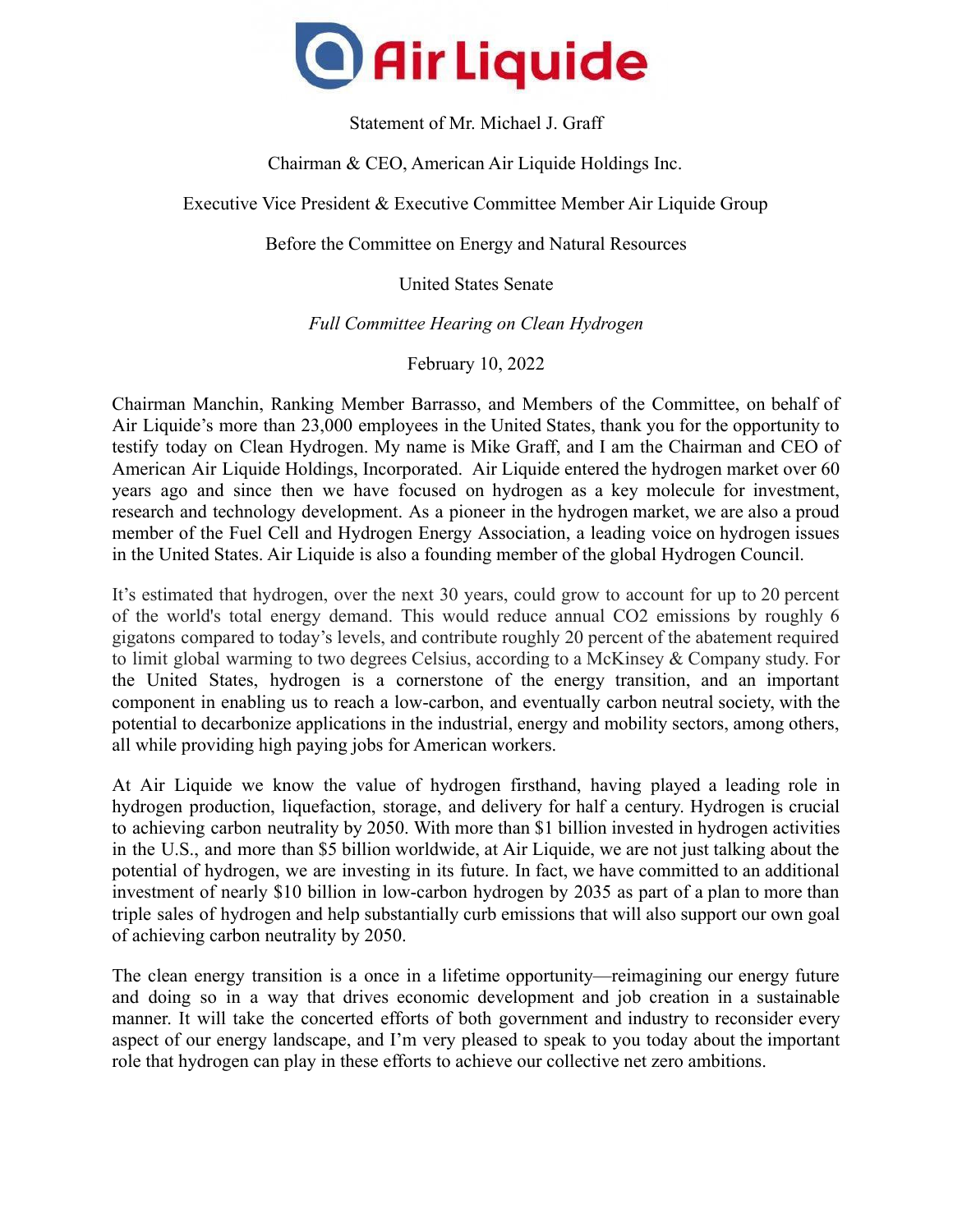

As I often say, hydrogen alone will not drive this clean energy transition, but the energy transition will not happen without hydrogen.

Today, I will focus on three key questions regarding hydrogen:

- How can the United States lead in hydrogen production?
- In what sectors can hydrogen make the greatest impact?
- What is needed to catalyze hydrogen's role in the energy transition?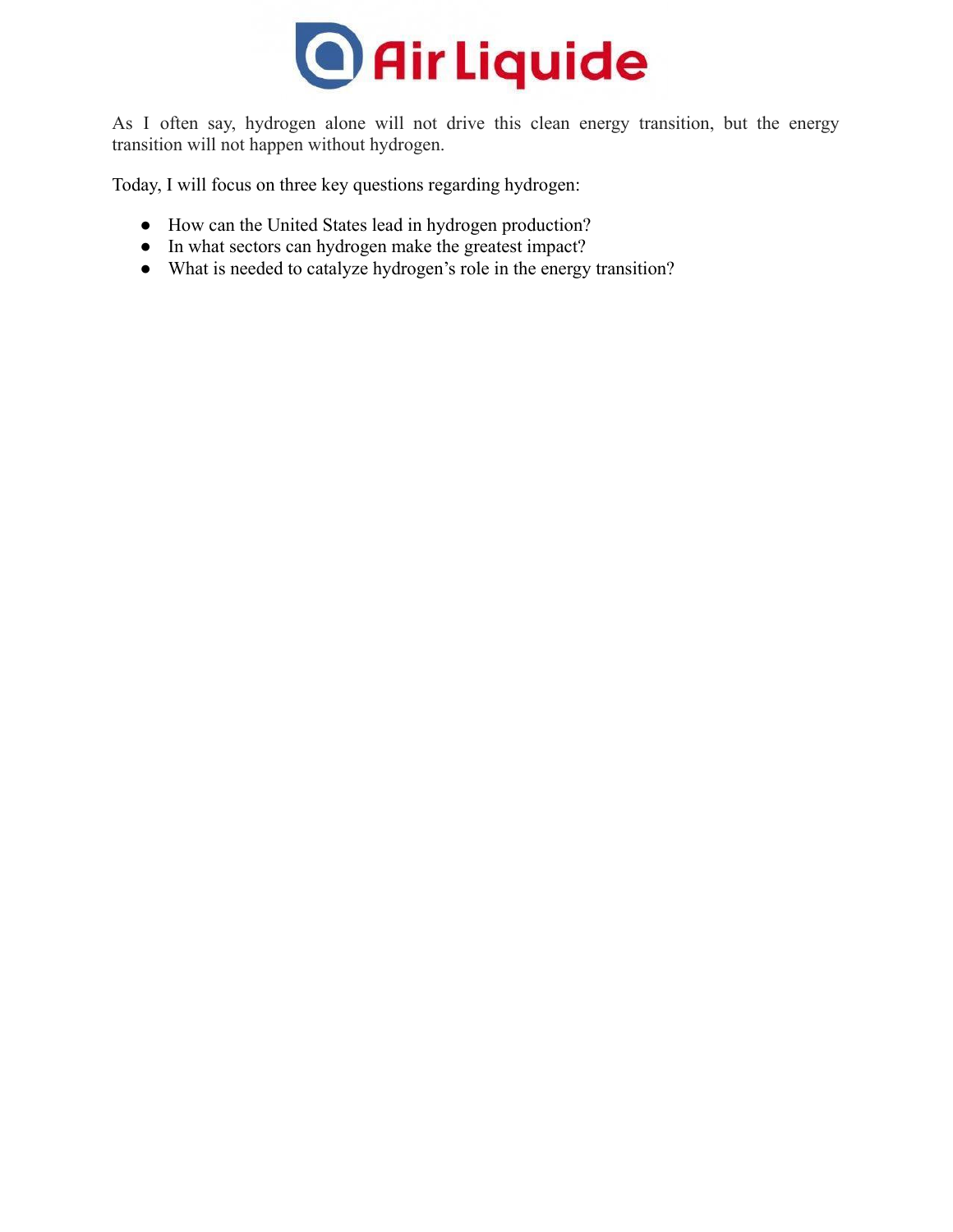

## **How can the United States lead in hydrogen production?**

The United States is blessed with abundant and diverse resources capable of producing clean energy. Hydrogen production is able to leverage the unique resources of different geographic regions. The most common production method is steam methane reformation which produces hydrogen from a high temperature catalytic reaction between steam and a hydrocarbon, most commonly natural gas. Air Liquide operates multiple facilities throughout the United States using this process. Another common method is known as electrolysis. Using this process we are able to use electricity to split water into its components of H2 (hydrogen) and O (oxygen) and capture the hydrogen and oxygen. Air Liquide currently operates such a facility in Becancour, Canada, which utilizes the world's largest Proton Exchange Membrane (PEM) electrolyzer currently in operation to produce low-carbon and renewable hydrogen at industrial scale.

Using steam methane reformers (SMRs) the United States can take advantage of its abundant natural gas reserves to produce hydrogen. This same SMR can be retrofitted with carbon capture equipment to dramatically reduce its carbon footprint. Air Liquide has developed a suite of carbon capture solutions called CryoCap<sup>TM</sup>, which features our proprietary technology that can reduce CO2 emissions by 90 percent at an SMR. The utilization of carbon capture technologies can further the deployment of clean-hydrogen producing SMRs in areas with abundant natural gas while also dramatically reducing carbon emissions at existing facilities throughout the country.

That same SMR technology can produce renewable hydrogen when using renewable natural gas (RNG) as a feedstock. RNG is methane that is captured from landfills, wastewater treatment facilities, and dairy digesters and purified. This is how Air Liquide will produce renewable hydrogen for the mobility markets in our new facility in North Las Vegas. Air Liquide is a leading producer of membrane technology widely used today to produce RNG. We recently announced the construction of two new RNG production facilities that will be built here in the U.S., one in Rockford, Illinois, and another in Delavan, Wisconsin. The Rockford facility will be Air Liquide's largest biomethane production unit with a biomethane capacity of 380 GWh per year. When hydrogen produced using RNG is combined with carbon capture technologies such as  $Cryocap^{TM}$ , in some instances this process can produce net-negative  $CO2$  hydrogen.

Similarly, the electricity used in an electrolyzer can be tailored to the resources of a given region. In Becancour, Canada, we are able to take advantage of an abundant supply of hydropower and supply the northeast United States with low-carbon, renewable hydrogen. Air Liquide has already produced over 1,000 tons of hydrogen which has been seamlessly supplied to both the mobility and industrial markets, including in the New York Power Authority's power demonstration project aimed at decarbonizing the power grid. Elsewhere this same process can use wind, solar, nuclear or a variety of other power sources to create low-carbon, renewable hydrogen.

In many of these instances, hydrogen can address intermittency issues of other renewable power sources by creating hydrogen from low-carbon power when grid supply outpaces demand, and storing it for later use. In fact, Air Liquide operates the world's largest hydrogen storage facility in Beaumont, Texas. This facility currently ensures an adequate supply of hydrogen for fuel and chemical customers in the Gulf Coast, but the same technology could be used to increase grid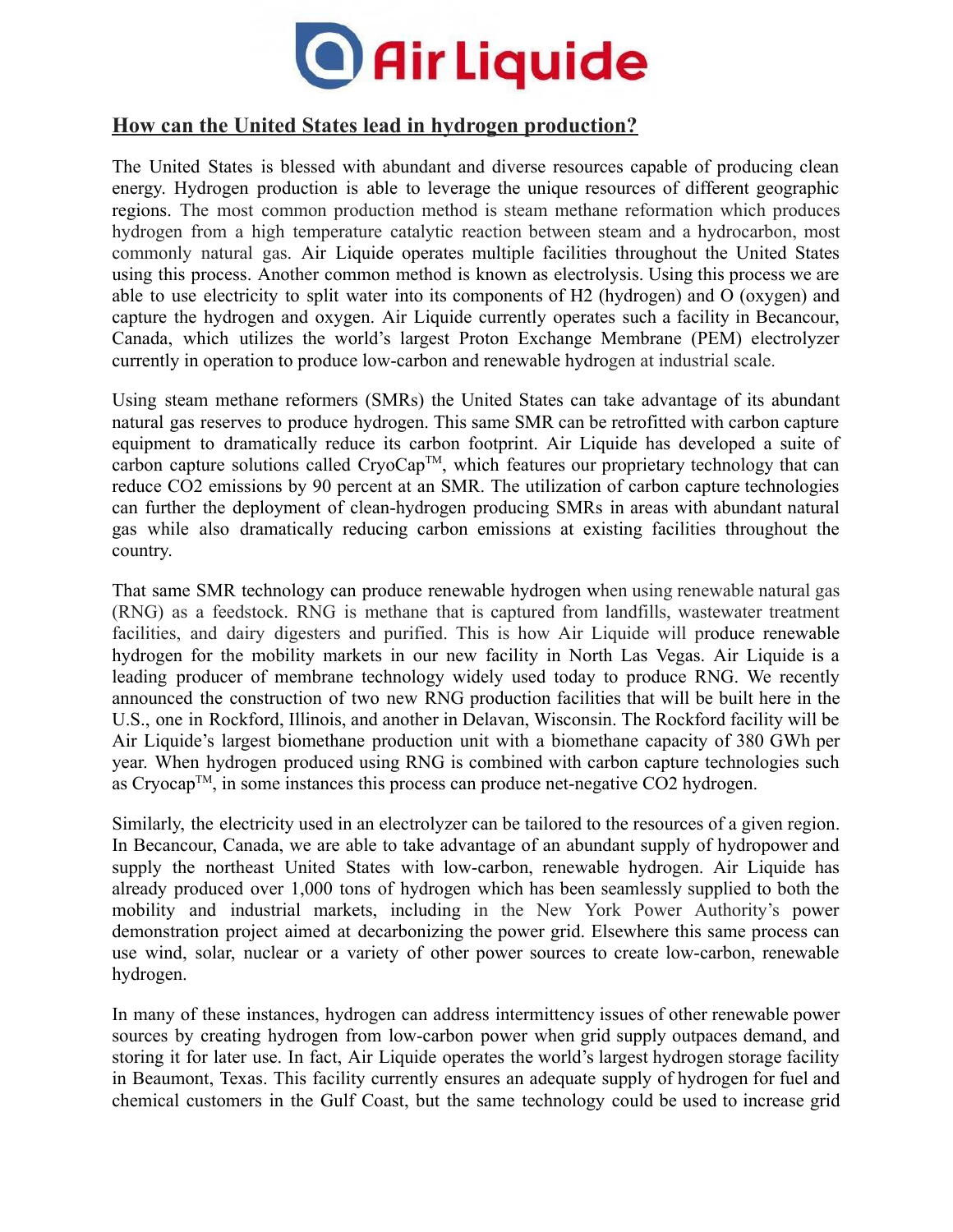

resiliency and provide low-carbon hydrogen to a plethora of different end uses. The storage cavern holds 4.5 billion cubic feet of hydrogen. This is the equivalent of more than 350 GWh in energy, enough power to backup a nuclear plant for one to two weeks. At a smaller scale, fuel cells have already proven a reliable back-up power replacement for stationary diesel generators, offering significant reductions in emissions and noise pollution.

Perhaps most importantly, hydrogen can ensure that the United States remains a leader in the energy economy of the future. When we talk about hydrogen's ability to create jobs, we're really talking about its power to transform communities by providing opportunities for the existing workforce to transform to clean energy jobs, and training a new generation of workers for careers in producing a source of clean energy that provides great pay and benefits.

According to the "Road Map to a U.S. Hydrogen Economy" produced by the Fuel Cell and Hydrogen Energy Association, by 2030, the hydrogen economy in the U.S. alone could generate an estimated \$140 billion per year in revenue and support 700,000 total jobs across the hydrogen value chain. In the U.S., hydrogen is projected to be even more robust by 2050 accounting for at least \$750 billion in revenue and 3.4 million jobs. Air Liquide is excited to help lead this emerging economy, and we are not just talking about the potential of hydrogen, we are investing in its future.

Air Liquide will soon be opening a \$200 million investment utilizing a steam methane reformer which, with biogas feedstocks, will provide low-carbon and renewable hydrogen to the mobility market. And as stated before, Air Liquide has committed to an additional investment of nearly \$10 billion in low-carbon hydrogen by 2035. It is my sincere hope that as much of this investment as possible will be invested right here in the United States. These investments will be critical to helping Air Liquide reach its climate commitments of decreasing its CO2 emissions in absolute value by 33 percent by 2035, and achieving carbon neutrality by 2050.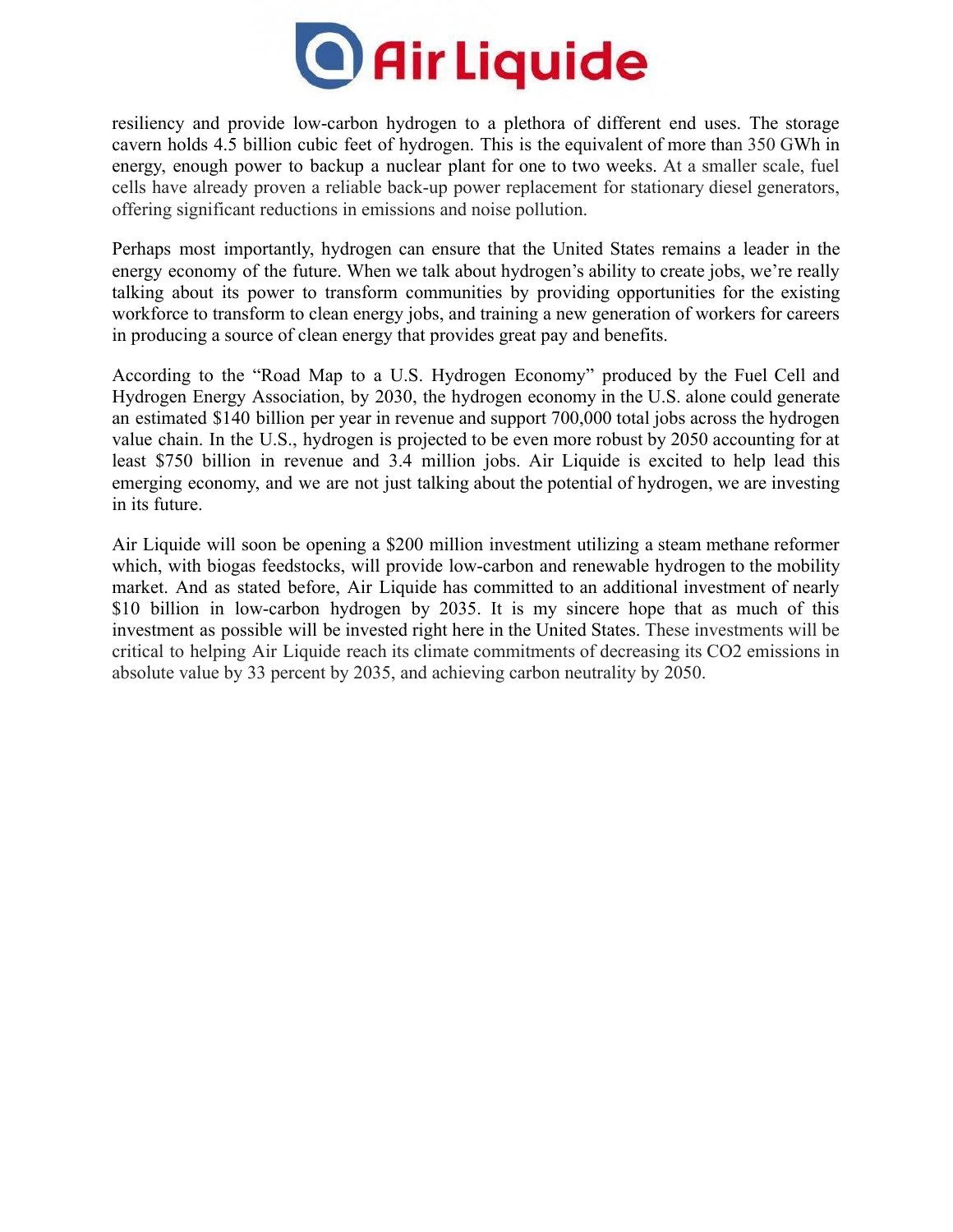

## **In what sectors can hydrogen make the greatest impact?**

Just as there are multiple ways to produce hydrogen, this energy vector can be used in many different ways to contribute to a low-carbon economy. Existing users of hydrogen, such as petrochemical and fertilizer producers, chemical manufacturers, and steel production can decarbonize by converting existing assets to use hydrogen produced using low-carbon production methods.

Perhaps the most exciting potential for hydrogen is in the transportation sector. Today, this sector emits more than 20 percent of all  $CO2$  emissions globally<sup>1</sup> which means that the decarbonization of this market is essential to reaching the net-zero ambitions that we are discussing here today.

We have seen significant adoption of hydrogen in the transportation sector already, so I think when people hear "hydrogen energy" and the "energy transition," what most readily comes to mind is hydrogen mobility. At Air Liquide, we believe strongly in hydrogen as a transformative transportation fuel of the future.

There is always debate about battery electric vehicles versus hydrogen fuel cell electric vehicles, but the truth is that these technologies should be deployed in ways that complement each other, because ultimately, each has an important role to play if we're going to decarbonize the transportation sector. When used as a fuel in a hydrogen fuel cell vehicle, hydrogen does not generate any pollution at its point of use: zero greenhouse gases, zero conventional pollutants and zero noise. Today, hydrogen and hydrogen fuel cells are already used to power all manner of transport solutions like forklifts and material handling equipment, and are especially well suited to fleet vehicles and heavy-duty transportation. Hydrogen fuel cell electric vehicles are ideal for decarbonizing heavy-duty applications that require heavy payloads, such as trucks and buses, because the storage of hydrogen requires less space and weight than a battery array. Because hydrogen vehicles are comparable to traditional vehicles in range and refueling times, they allow fleet vehicles to go farther and have less refueling/downtime than battery electric vehicles. Similarly, fuel cells allow for customers to choose a light duty option with a fueling experience similar to what they have with gasoline while simultaneously addressing the issues related to charging access, range, vehicle size, and cold weather operation.

Heavy-duty vehicles play a complementary role to light-duty vehicles in the development of fuel cells and hydrogen supply. While there are many more light-duty vehicles on the road, heavy-duty vehicles drive larger fuel consumption per vehicle. Between them, they can develop a sustainable vehicle and fuel market, enabling scale and bringing down the cost of hydrogen through investments in manufacturing, production, and supply to the broad transportation market.

Additionally, heavy-duty markets can be established by focusing on fleet or transportation centers that enable a large number of vehicles with a relatively small number of refueling stations in a "return to base" operation. As infrastructure and vehicle adoption grows, long-haul trucking and regional station networks will follow.

<sup>&</sup>lt;sup>1</sup> [https://hydrogencouncil.com/wp-content/uploads/2017/11/Hydrogen-scaling-up-Hydrogen-Council.pdf,](https://hydrogencouncil.com/wp-content/uploads/2017/11/Hydrogen-scaling-up-Hydrogen-Council.pdf) page 30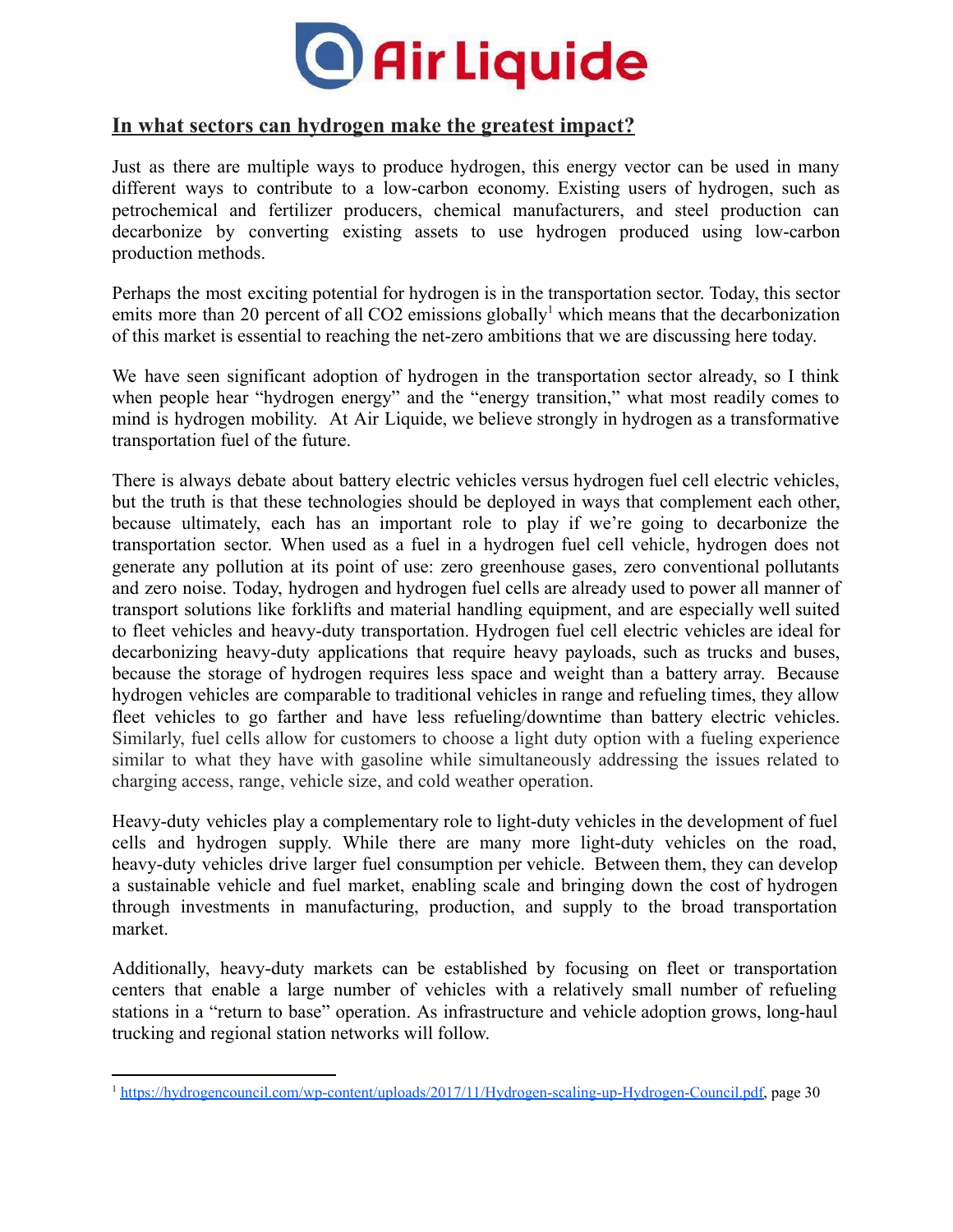

An important aspect of the proliferation of fuel cell vehicles are the benefits brought to communities that may experience environmental justice impacts. These communities often are more disproportionately impacted by conventional pollutants from energy-related emissions as a result of their proximity to industrial sectors, energy production, or highways or other transportation corridors. The conversion of public transportation and heavy-duty vehicles to hydrogen eliminates tailpipe emissions, including conventional pollutants and greenhouse gas emissions, and noise, and reduces the impact on these communities. By having a refueling process comparable to traditional gasoline fueling stations, zero-emission hydrogen fuel cell electric vehicles expand access to zero emission vehicles for those that do not have access to personal garages with charging capabilities or adequate public charging stations.

Of course, the expansion of fuel cell vehicles means that a reliable hydrogen fuel supply will be necessary, and Air Liquide's investment in Nevada that I mentioned earlier will do just that. At full capacity, our liquid hydrogen plant in Nevada will provide enough fuel to keep more than 40,000 hydrogen fuel cell electric vehicles on the road, significantly improving the supply to this critical market.

Additionally, Air Liquide is at the forefront of hydrogen storage and liquefaction technologies, and we are developing the next generation of gaseous, liquid, and even solid state storage. We recently announced a joint development agreement with Faurecia, a global leader in automotive technology, to design and produce on-board liquid hydrogen storage systems for heavy-duty vehicles that can double the amount of hydrogen stored compared to gaseous hydrogen, meaning a vehicle can operate for twice as long on a single fueling. Heavy-duty trucks operating on liquid hydrogen have twice the autonomy of those operating on gaseous hydrogen, and benefit from a short refueling time and optimized payload.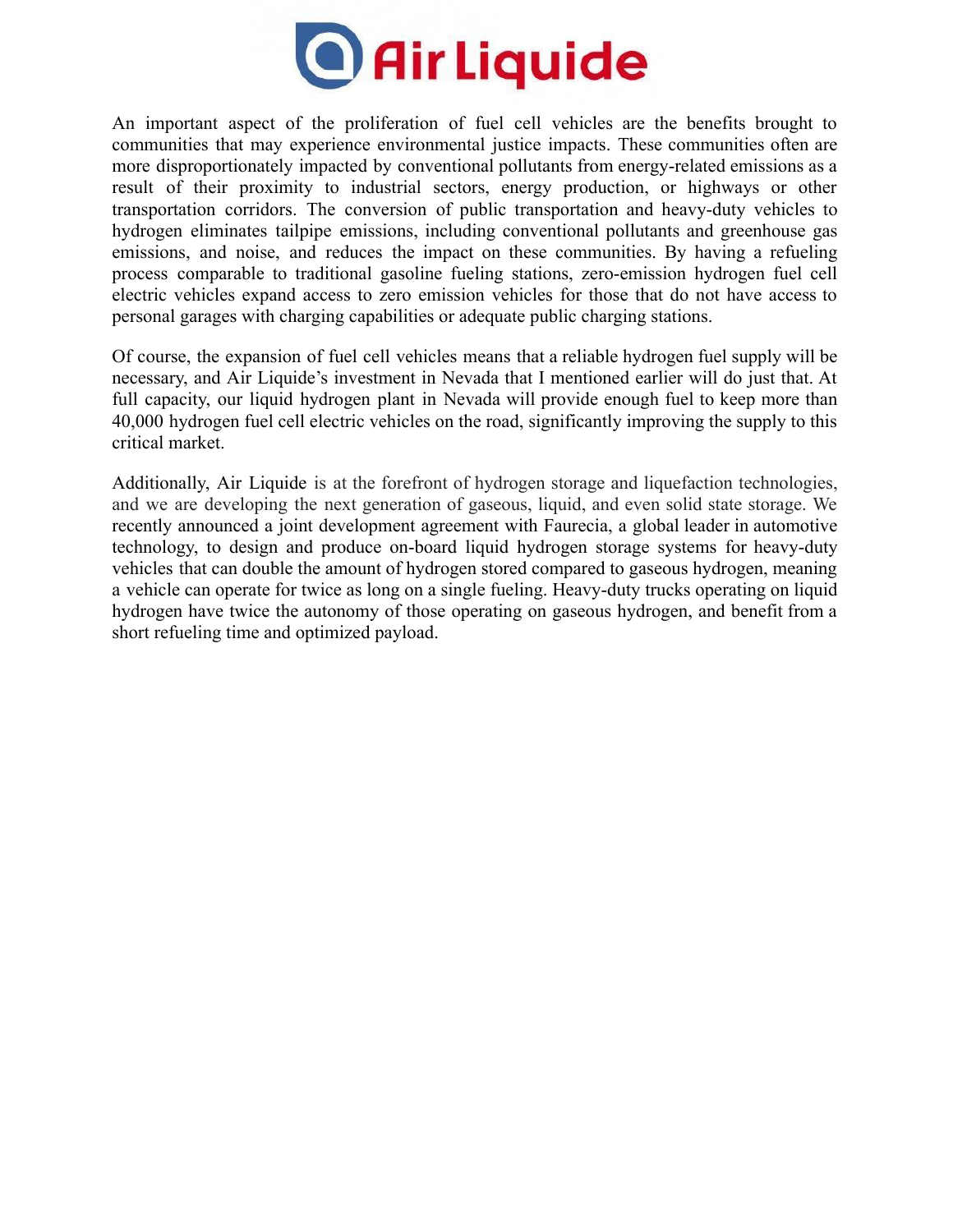

## **What is needed to catalyze hydrogen's role in the energy transition?**

This brings us quite naturally to our final question: What is needed to catalyze hydrogen's role in the energy transition?

The private sector is ready to lead, but government policies will play an important role in hydrogen's market growth and penetration. Public-private partnerships are critical to success because a policy portfolio that drives private investment can result in a self-sustaining market and ensure rapid adoption at scale.

We have a vision for the future role of hydrogen and we have the proven technologies needed to demonstrate at-scale deployment. The last element we need to ensure a successful energy transition is a policy framework that will encourage and enable the transition and drive investment at scale.

Already we have seen significant strides forward in promoting hydrogen energy through public policy, notably with the clean energy provisions in the Infrastructure Investment and Jobs Act (IIJA). Thank you Chairman Manchin and members of the committee for your hard work to create these provisions which provide critical support for the necessary framework and infrastructure needed to galvanize a national hydrogen market. Funding for regional hydrogen hubs will support the localization of hydrogen production and distribution, which will benefit communities by creating and maintaining high-paying jobs, while establishing new hydrogen markets or growing existing ones. Additionally, thank you Senators Heinrich and Cassidy for your support of the Hydrogen Infrastructure Initiative. Introduced in cooperation with Senators Coons and Cornyn, this package of three bills encourages the adoption of hydrogen technologies in those sectors where hydrogen offers an efficient and effective path to decarbonization, including ports and industrial sectors

Last year, Air Liquide had the honor of hearing first-hand about hydrogen's importance to the Administration when we hosted the U.S. Secretary of Energy Jennifer Granholm at our hydrogen production facility in Texas. The Secretary expressed great enthusiasm for hydrogen's ability to decarbonize hard-to-abate sectors, meet the United States' goal of net-zero carbon emissions by 2050, and to provide not just jobs, but *careers* in a clean industry.

For its part, the U.S. is taking a whole of government approach – and hydrogen is poised to play a key role across economic, industrial, and energy sectors, all with environmental benefits.

Programs like the Department of Energy's Energy Earth Shots Initiative and the Hydrogen Shot's aim to facilitate the deployment and reduce the cost of clean hydrogen are great examples of how government and industry can work together to achieve economies of scale, a critical factor in advancing hydrogen's role in the energy transition. Additionally, the rapid implementation of the Infrastructure Investment and Jobs Act will catalyze the growth of clean energy technologies like hydrogen.

For instance, the DOE Hydrogen Hubs will provide an opportunity to accelerate the hydrogen markets across the U.S. Air Liquide is an active partner in several early stage hub discussions. Among these, we are exploring hubs in the Gulf Coast to decarbonize our existing assets; hubs in California to expand the hydrogen transportation sector into heavy-duty vehicles; and hubs in the